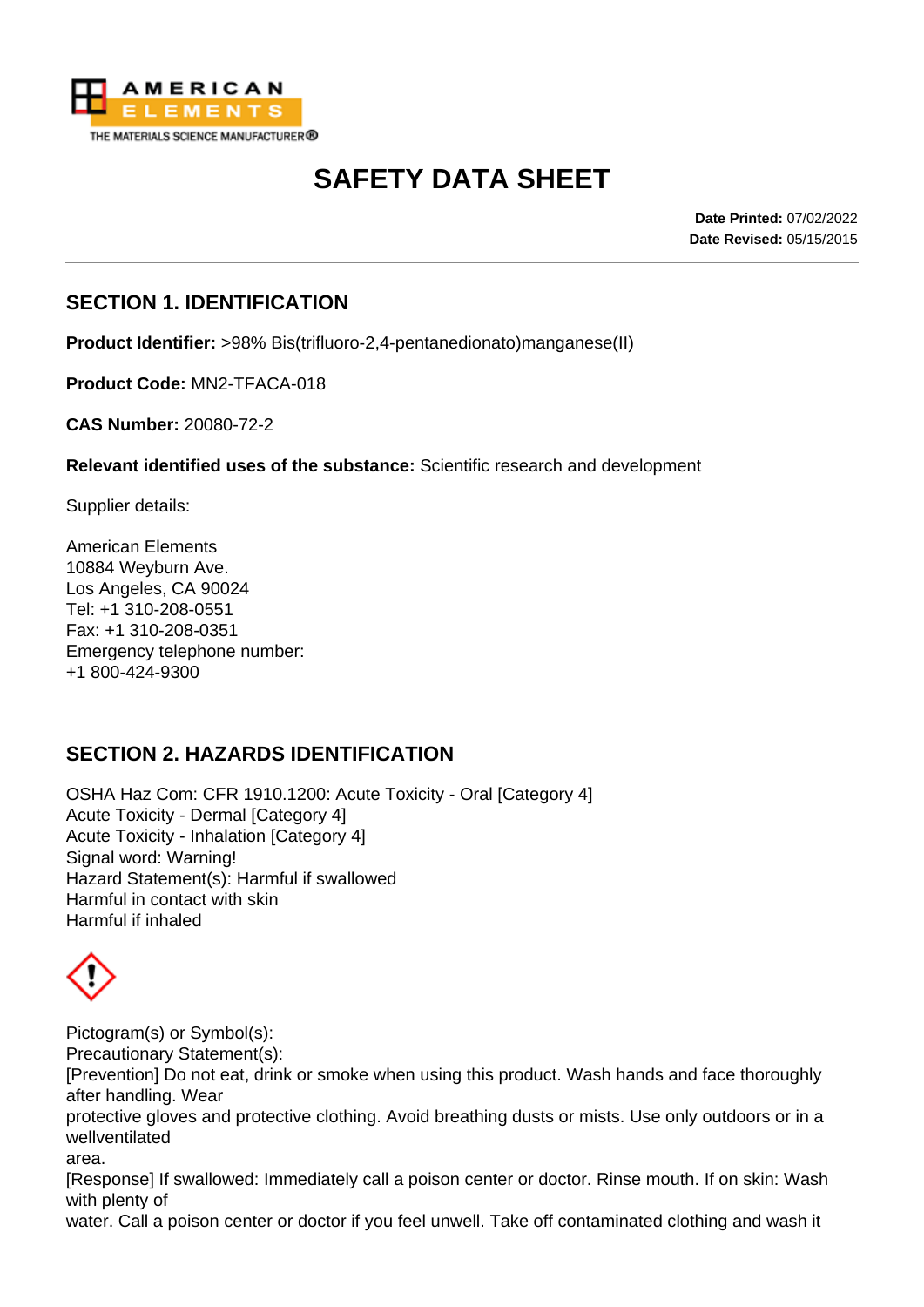before reuse. If inhaled: Remove person to fresh air and keep comfortable for breathing. [Storage] None [Disposal] Dispose of contents and container in accordance with US EPA guidelines for the classification and determination of hazardous waste listed in 40 CFR 261.3. (See Section 13)

## **SECTION 3. COMPOSITION/INFORMATION ON INGREDIENTS**

Substance/Mixture: Substance Components: Bis(trifluoro-2,4-pentanedionato)manganese(II) Percent: >98.0%(T) CAS Number: 20080-72-2 Molecular Weight: 361.10 Chemical Formula: C10H8F6MnO4 Synonyms: Manganese(II) Trifluoroacetylacetonate , Trifluoroacetylacetono Manganese(II) Salt

# **SECTION 4. FIRST AID MEASURES**

Inhalation: Call a poison center or doctor if you feel unwell. Move victim to fresh air. Give artificial respiration if victim

is not breathing. Administer oxygen if breathing is difficult. Keep victim warm and quiet. Treat symptomatically and supportively. Ensure that medical personnel are aware of the material(s) involved and

take precautions to protect themselves.

Skin contact: Call a poison center or doctor if you feel unwell. Remove and isolate contaminated clothing and shoes. In

case of contact with substance, immediately flush skin with running water for at least 20 minutes. Treat symptomatically and supportively. Ensure that medical personnel are aware of the material(s) involved and

take precautions to protect themselves.

Eye contact: If this chemical contacts the eyes, immediately wash (irrigate) the eyes with large amounts of water,

occasionally lifting the lower and upper eyelids. If eye irritation persists get medical advice/attention. Move

victim to fresh air. Check for and remove any contact lenses. Keep victim warm and quiet. Treat symptomatically and supportively. Effects of exposure to substance may be delayed. Ensure that medical

personnel are aware of the material(s) involved and take precautions to protect themselves.

Ingestion: Harmful if swallowed. Call a physician or Poison Control Center immediately. Do not use mouth-to-mouth

method if victim ingested the substance; give artificial respiration with the aid of a pocket mask equipped

with a one-way valve or other proper respiratory medical device. Loosen tight clothing such as a collar, tie,

belt or waistband. If a person vomits place them in the recovery position so that vomit will not reenter the

mouth and throat. Rinse mouth. Keep victim warm and quiet. Treat symptomatically and supportively. Ensure that medical personnel are aware of the material(s) involved and take precautions to protect themselves.

Symptoms/effects: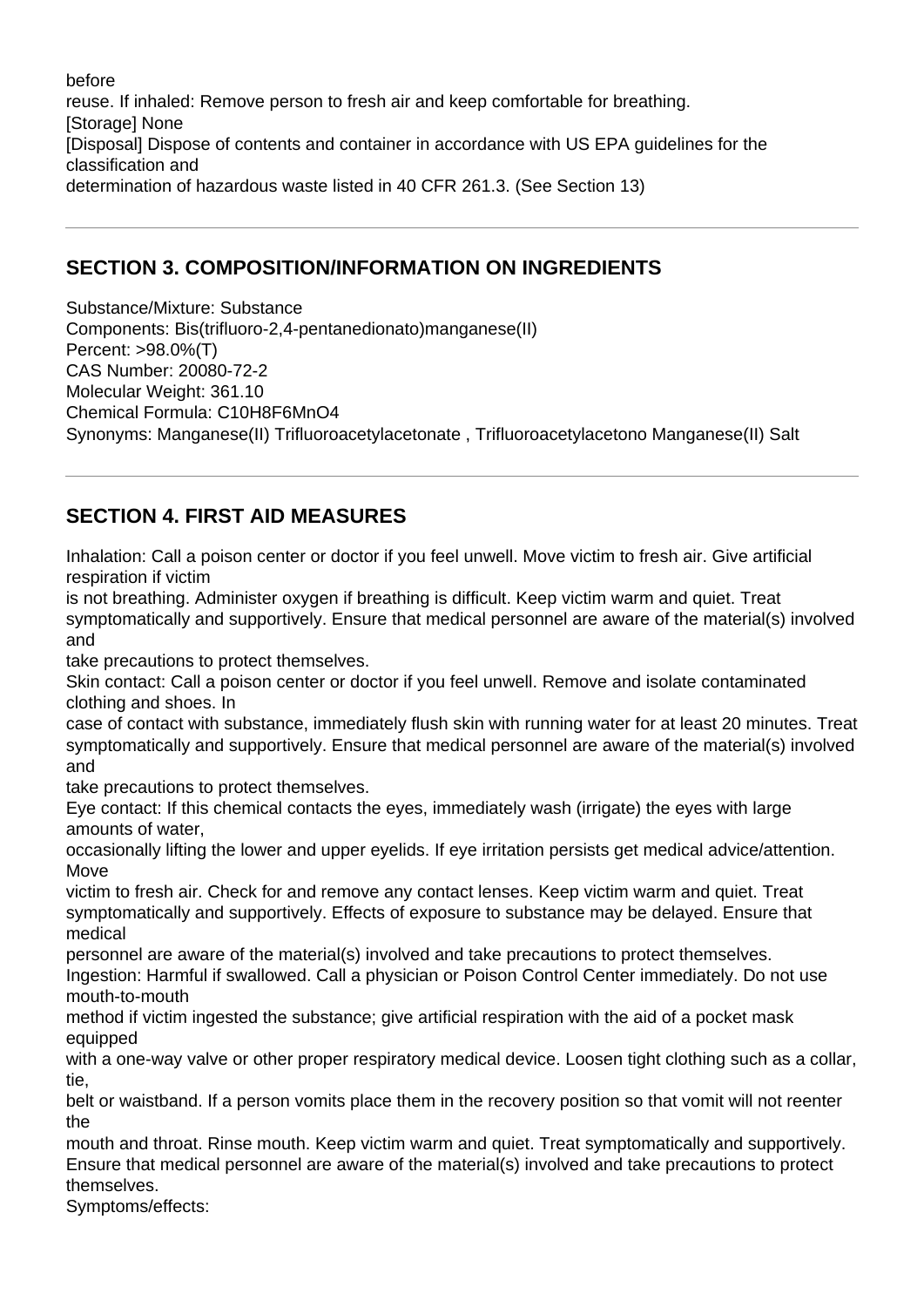Acute: No data available

Delayed: No data available

Immediate medical attention: WARNING: It might be hazardous to the person providing aid to give mouth-to-mouth respiration, because

the inhaled material is harmful. If breathing has stopped, perform artificial respiration. Use first aid treatment according to the nature of the injury. Ensure that medical personnel are aware of the material(s)

involved and take precautions to protect themselves.

# **SECTION 5. FIREFIGHTING MEASURES**

Suitable extinguishing media: Dry chemical, CO2 , sand, earth, water spray or regular foam Consult with local fire authorities before

attempting large scale fire fighting operations.

Specific hazards arising from the chemical

Hazardous combustion products: These products include: Carbon oxides Halogenated compounds Metallic oxides

Other specific hazards: WARNING: Highly toxic HF gas is produced during combustion.

Special precautions for fire-fighters:

Use water spray or fog; do not use straight streams. Dike fire-control water for later disposal; do not scatter the material. Containers may explode when

heated. Move containers from fire area if you can do it without risk.

Special protective equipment for fire-fighters:

Wear positive pressure self-contained breathing apparatus (SCBA). Structural fire fighters' protective clothing provides limited protection in fire situations

ONLY; it may not be effective in spill situations. Wear chemical protective clothing which is specifically recommended by the manufacturer. It may

provide little or no thermal protection.

# **SECTION 6. ACCIDENTAL RELEASE MEASURES**

Personal precautions: Avoid contact with skin, eyes, and clothing. Keep people away from and upwind of spill/leak. Do not touch

damaged containers or spilled material unless wearing appropriate protective clothing (Section 8). Warn

unnecessary personnel to move away. Stop leak if you can do it without risk. Ensure adequate ventilation.

Isolate the hazard area and deny entry to unnecessary and unprotected personnel.

Personal protective equipment: Safety glasses. Lab coat. Dust respirator. Be sure to use a MSHA/NIOSH approved respirator or

equivalent. Wear protective gloves (nitrile).

Emergency procedures: Prevent dust cloud. In case of a spill and/or a leak, always shut off any sources of ignition, ventilate the

area, and excercise caution. Do not touch damaged containers or spilled material unless wearing appropriate protective clothing. Warn personnel to move away. Prevent entry into sewers, basements or

confined areas; dike if needed.

Methods and materials for containment and cleaning up:

ELIMINATE all ignition sources (no smoking, flares, sparks, or flames in immediate area). Stop leak if without risk. Ventilate the area. Absorb with an

inert material and put the spilled material in an appropriate waste disposal container. Use clean non-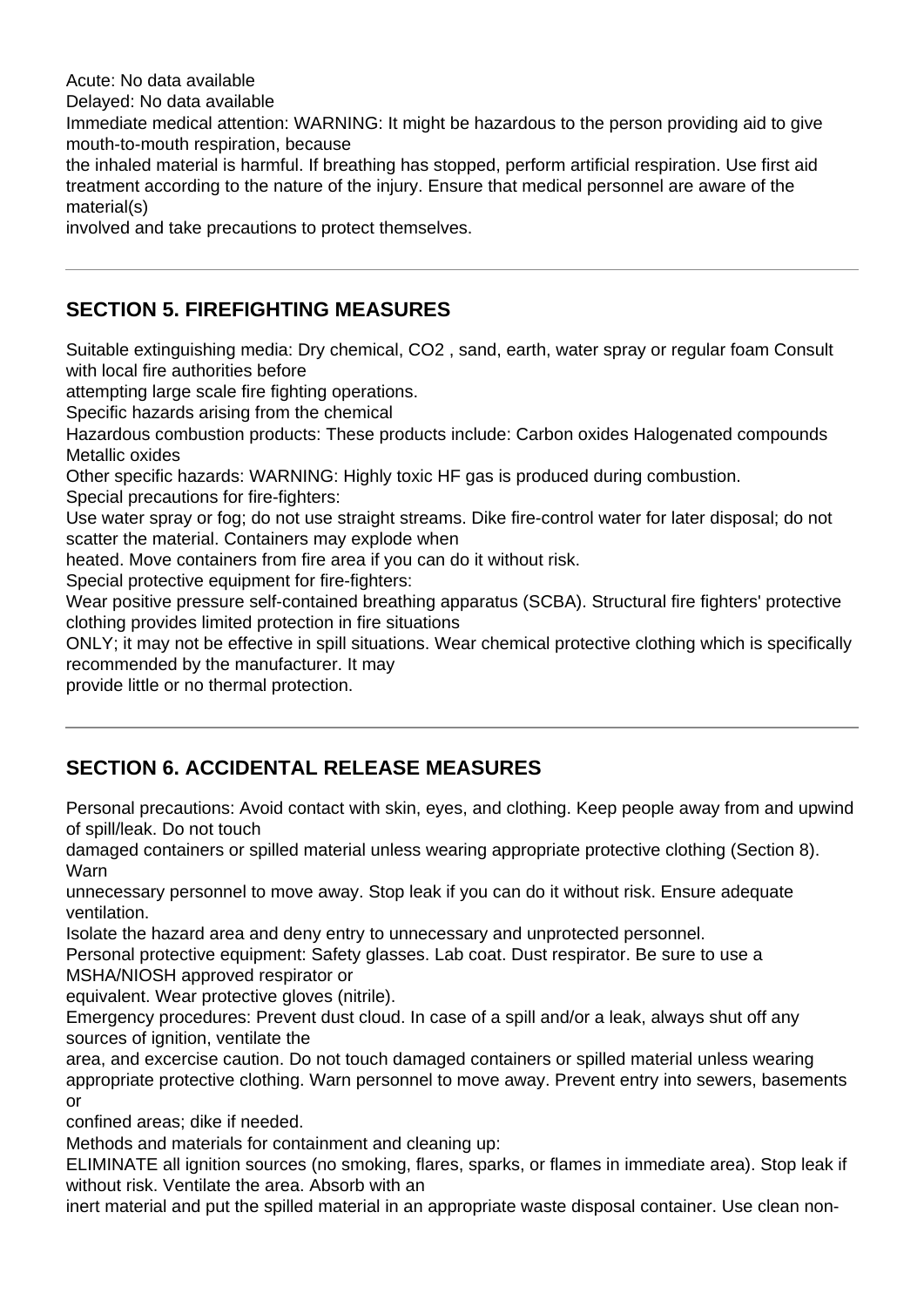sparking tools to collect absorbed material.

Environmental precautions:

Keep away from living quarters. Prevent further leakage or spillage if safe to do so. Water runoff can cause environmental damage. Prevent entry into

sewers, basements or confined areas; dike if needed.

#### **SECTION 7. HANDLING AND STORAGE**

Precautions for safe handling: Avoid inhalation of vapor or mist. Do not ingest. Avoid contact with skin and eyes. Avoid contact with skin.

Good general ventilation should be sufficient to control airborne levels. Keep container dry. Handle and

open container with care. Wear suitable protective clothing, gloves and eye/face protection. When using do

not eat, drink, or smoke. Keep away from sources of ignition.

Conditions for safe storage: Keep only in the original container in a cool well-ventilated place. Keep away from incompatibles.

Containers which are opened must be carefully resealed and kept upright to prevent leakage. Avoid prolonged storage periods.

Storage incompatibilities: Store away from oxidizing agents

## **SECTION 8. EXPOSURE CONTROLS/PERSONAL PROTECTION**

Exposure limits: No data available

Appropriate engineering controls:

Good general ventilation should be sufficient to control airborne levels. Ventilation is normally required when handling or using this product. Eyewash

fountains should be provided in areas where there is any possibility that workers could be exposed to the substance. Follow safe industrial

engineering/laboratory practices when handling any chemical.

Personal protective equipment

Respiratory protection: Dust respirator. Be sure to use a MSHA/NIOSH approved respirator or equivalent.

Hand protection: Nitrile gloves.

Eye protection: Safety glasses.

Skin and body protection: Lab coat.

## **SECTION 9. PHYSICAL AND CHEMICAL PROPERTIES**

Physical state (20°C): Solid Form: Crystal - Powder Color: Pale yellow - Yellow Odor: No data available Odor threshold: No data available

Melting point/freezing point: No data available Boiling point/range: No data available Decomposition temperature: No data available Relative density: No data available Kinematic Viscosity: No data available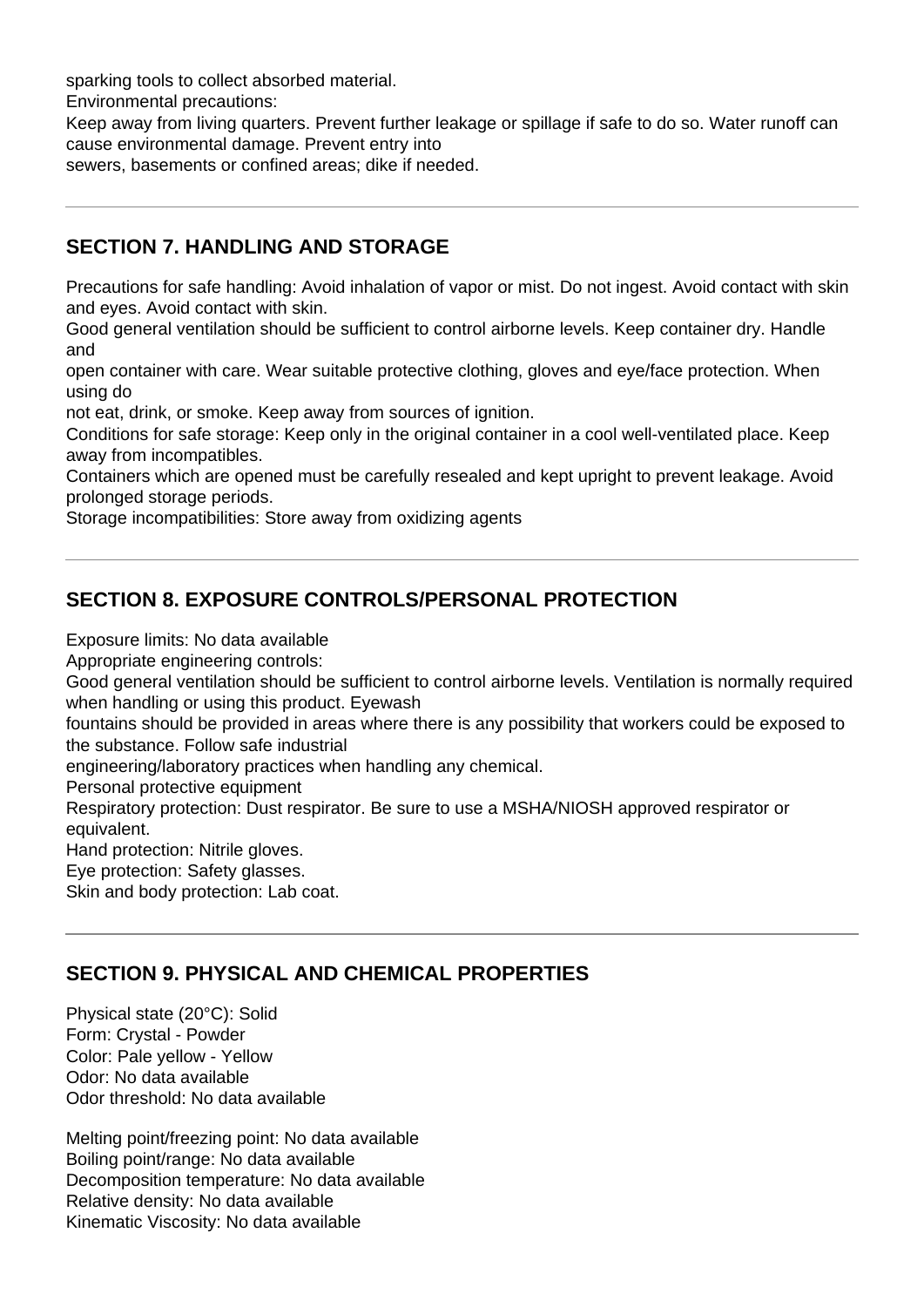Partition coefficient: No data available n-octanol/water (log Pow) Flash point: No data available Flammability (solid, gas): No data available

pH: No data available Vapor pressure: No data available Vapor density: No data available Dynamic Viscosity: No data available Evaporation rate: No data available (Butyl Acetate = 1) Autoignition temperature: No data available Flammability or explosive limits: No data available Lower: No data available Upper: No data available

Solubility(ies): Soluble: Methanol

# **SECTION 10. STABILITY AND REACTIVITY**

Reactivity: Not Available.

Chemical Stability: Stable under recommended storage conditions. (See Section 7) Possibility of Hazardous Reactions: No hazardous reactivity has been reported. Conditions to avoid: Avoid excessive heat and light. Incompatible materials: Oxidizing agents Hazardous Decomposition Products: No data available

## **SECTION 11. TOXICOLOGICAL INFORMATION**

Acute Toxicity: No data available Skin corrosion/irritation: No data available Serious eye damage/irritation: No data available Respiratory or skin sensitization: No data available Germ cell mutagenicity: No data available Carcinogenicity: No data available IARC: No data available NTP: No data available OSHA: No data available Reproductive toxicity: No data available Routes of Exposure: Inhalation, Eye contact, Ingestion, Skin contact. Symptoms related to exposure: Overexposure may result in serious illness or death. Potential Health Effects: No specific information available; skin and eye contact may result in irriatation. May be harmful if inhaled or ingested.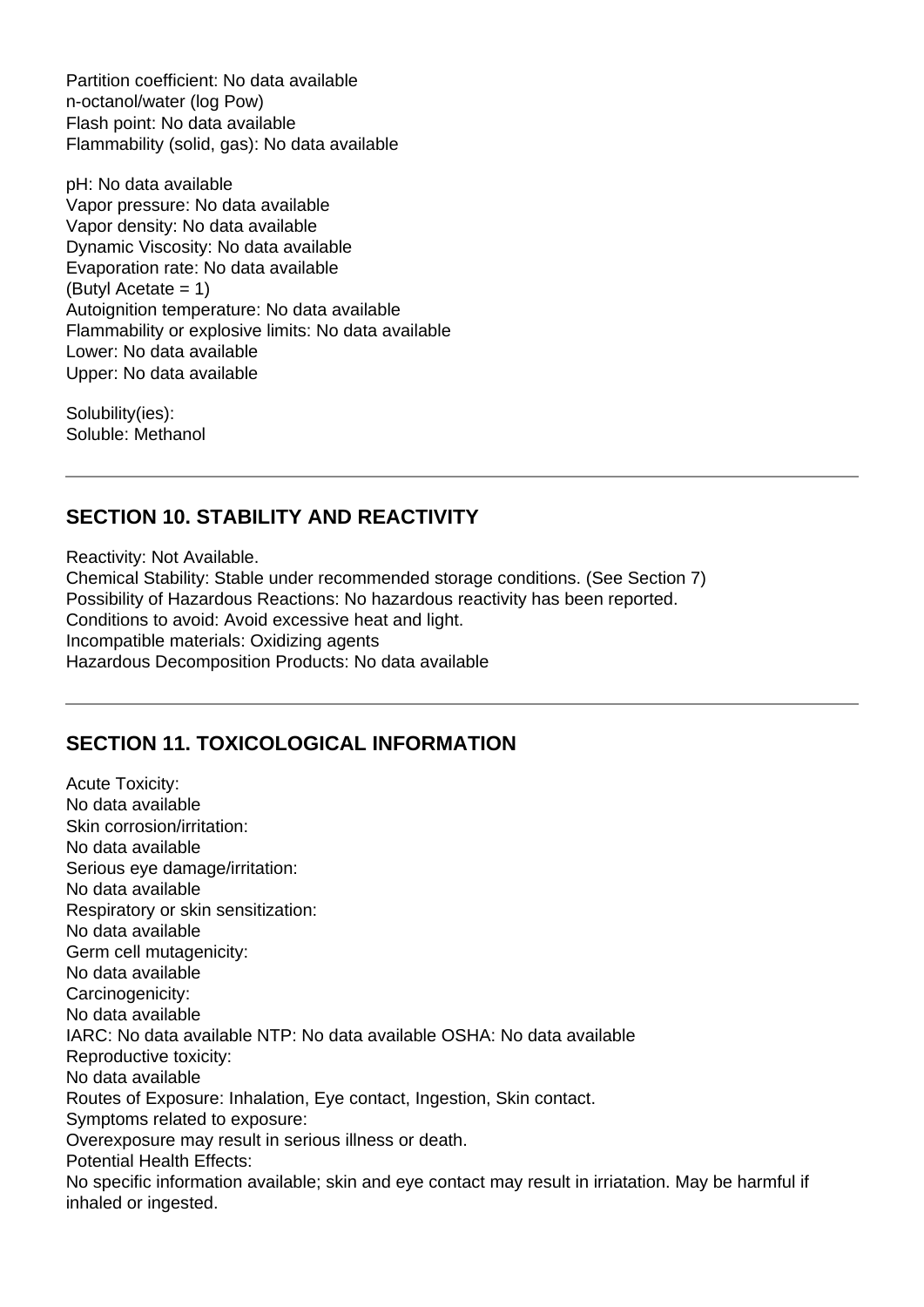## **SECTION 12. ECOLOGICAL INFORMATION**

**Ecotoxicity** Fish: No data available Crustacea: No data available Algae: No data available Persistence and degradability: No data available Bioaccumulative potential (BCF): No data available Mobillity in soil: No data available Partition coefficient: n-octanol/water (log Pow) No data available Soil adsorption (Koc): No data available Henry's Law: constant (PaM3/mol)

# **SECTION 13. DISPOSAL CONSIDERATIONS**

Disposal of product: Recycle to process if possible. It is the generator's responsibility to comply with Federal, State and Local

rules and regulations. You may be able to dissolve or mix material with a combustible solvent and burn in a

chemical incinerator equipped with an afterburner and scrubber system. This section is intended to provide

assistance but does not replace these laws, nor does compliance in accordance with this section ensure

regulatory compliance according to the law. US EPA guidelines for Identification and Listing of **Hazardous** 

Waste are listed in 40 CFR Parts 261. The product should not be allowed to enter the environment, drains,

water ways, or the soil.

Disposal of container: Dispose of as unused product. Do not re-use empty containers.

Other considerations: Observe all federal, state and local regulations when disposing of the substance.

#### **SECTION 14. TRANSPORT INFORMATION**

DOT (US) Non-hazardous for transportation.

IATA Non-hazardous for transportation.

IMDG Non-hazardous for transportation.

#### **SECTION 15. REGULATORY INFORMATION**

Toxic Substance Control Act (TSCA 8b.):

This product is NOT on the EPA Toxic Substances Control Act (TSCA) inventory. The following notices are required by 40 CFR 720.36 (C) for those